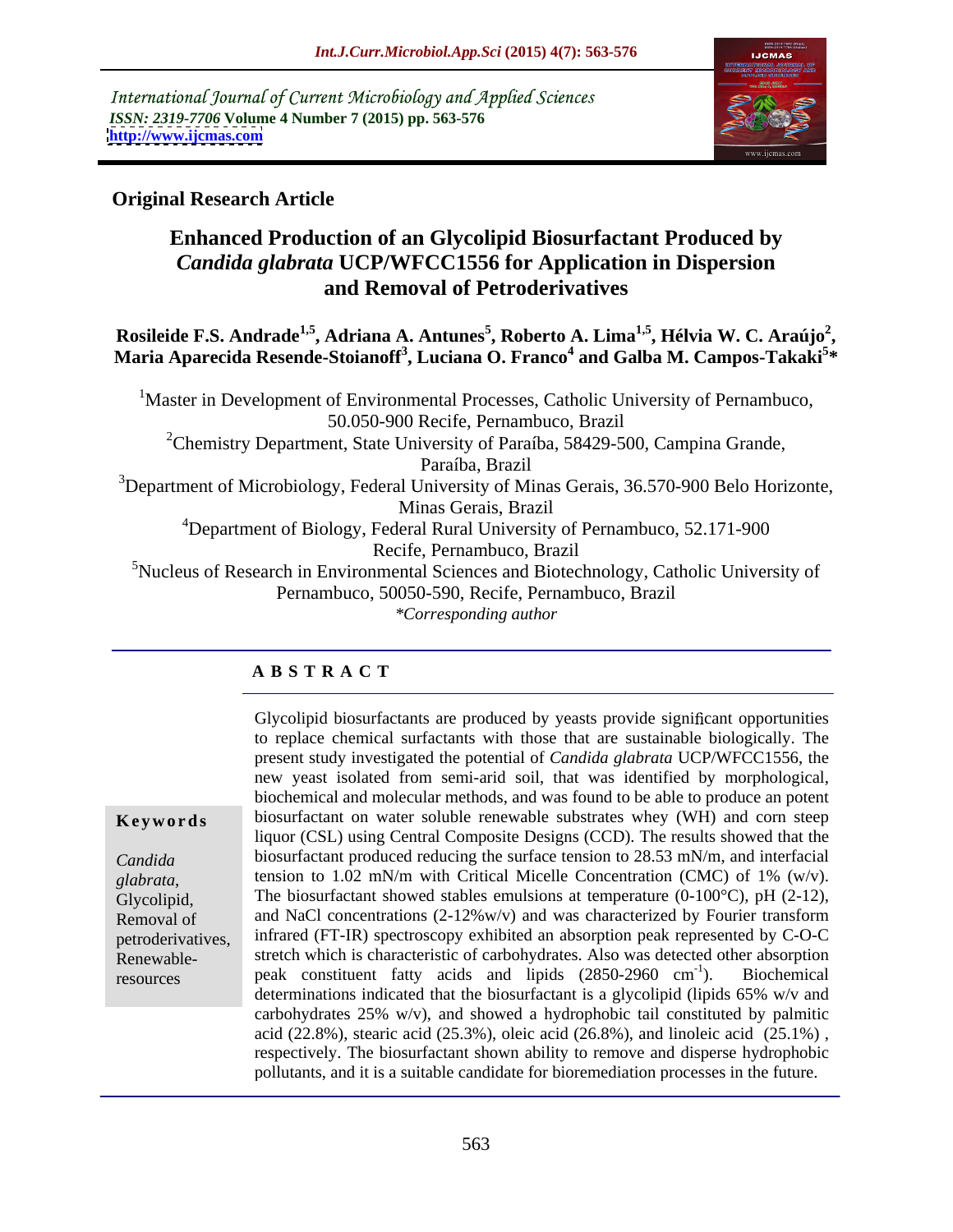Removing hydrophobic pollutants from the environment has been a major technological conditions (Satpute *et al.,* 2010). Another challenge because conventional treatment advantage lies in the fact that they are not technologies are very often unable to do so efficiently (Morais and Abud, 2012).

Biosurfactants are compounds produced within microbial cells or are extracellular compounds produced by biotransforming renewable raw material (Singh, 2012). Their molecules have hydrophobic and **Yeast isolation and identification** hydrophilic portions with properties for reducing surface and interface tension which makes them suitable for applications in many industries such as in the food industry, the cosmetics industry, agriculture and for the bioremediation of soils and water were transferred in triplicate to Petri dishes

The groups of surface active molecules are The microscopic morphological biologically. A glycolipid comprises a sources (auxonogram). Identity was

**Introduction Biosurfactants are of natural origin, diverse** in structure, can make large scale production possible and can be active in extreme derived from petroleum (Lima *et al.,* 2010).

The micro-organisms and its metabolites are economically can be significantly reduced able of minimize pollution caused by by using alternative sources of nutrients, petroleum hydrocarbons and derivatives, which are easily available and inexpensive making it a strategic alternative in (Cameotra *et al.,* 2010). Biotechnology replacement the conventional technologies. combined with fermentation processes Consideration of the use of biosurfactants as enables byproducts or waste from industries an alternative in bioremediation processes and agro-industries to be used as nutritional arises because of their emulsifier action and sources for micro-organisms (Accorsini *et*  capacity to disperse hydrocarbons and *al.,* 2012). However, the main problem with derivatives, thereby accelerating the this is related to selecting substrates, such degradation of various oils by micro- that they contain a correct balance of organisms present in water and soil nutrients to enable cell growth of the microbiota (Thavasi *et al.*, 2011). The microorganism and to producing compounds The problem of producing biosurfactants that are of commercial interest (Jamal *et al.,* 2012).

### **Materials and Methods**

### **Yeast isolation and identification**

(Saharan *et al.,* 2011). containing Sabouraud dextrose agar medium categorized as glycolipids, lipopeptides, identification of yeast was carried out using lipopolysaccharides, phospholipids and the microculture technique in corn meal agar particulate biosurfactants (Bhosale *et al.,* medium (17.0g) in distilled water (1000 mL) 2014). Glycolipid biosurfactants are with 1% of Tween 80. Other tests were also produced by yeasts and bacteria and provide involved in the preliminary identification significant opportunities to replace chemical evidenced by carbon source fermentation surfactants with those that are sustainable (zymogram) and assimilation of nitrogen hydrophilic carbohydrate section and a confirmed by molecular analysis of the ITS2 hydrophobic fatty acid chain (Marchant and region of the DNA by polymerase chain Banat, 2012). The reaction (PCR). Primers derived from rRNA The yeast was isolated from soil sample (Serra Talhada-PE, Brazil) in suspensions containing 1g in 10 mL of sterile distilled water. 0.1 mL of dilutions  $(10^{-3} \text{ and } 10^{-6})$  $-3$  and  $10^{-6}$ and  $10^{-6}$ )  $-6$ <sup>2</sup>  $)$ and chloramphenicol (Kastner *et al.,* 1994). The microscopic morphological sources (auxonogram). Identity was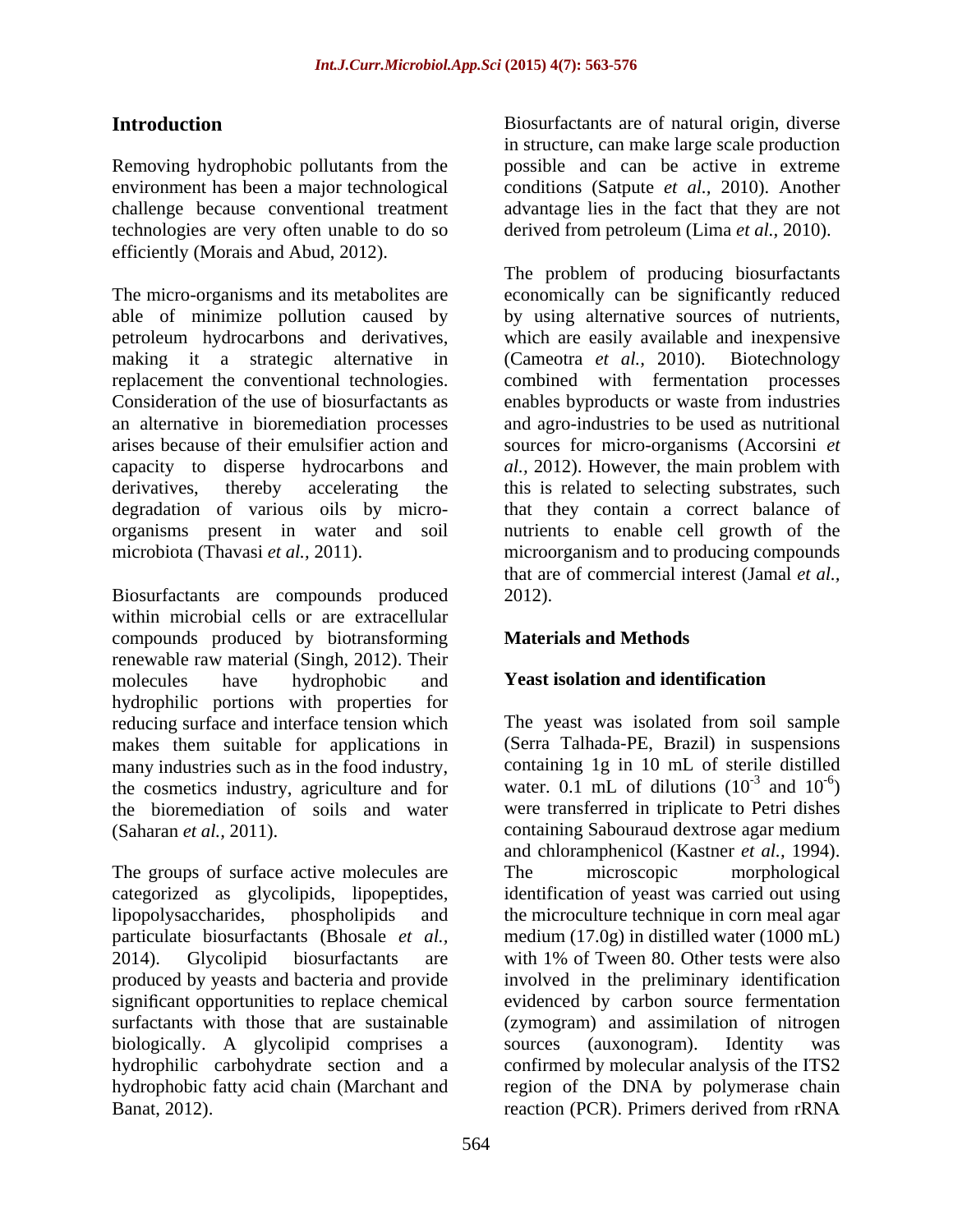genes of fungi can be used for universal fungi PCR (White *et al.,* 1990). In this study, the universal fungal primers used for amplifiying the ITS2 region were forward Erlenmeyer flasks containing 100 mL of the primer ITS3 (5`-GCATCGATGAAGAA medium for biosurfactant production (Table CGCAGC-3<sup>2</sup>) corresponding to the 5.8S 1) added 5% v.v<sup>-1</sup> of the pre-inoculum (yeast rRNA gene and reverse primer ITS4 (5`- TCCTCCGCTTATTGATATGC-3`) 0.8). The flasks were incubated in orbital corresponding to the 28S rRNA gene. The shaker at 150 rpm, temperature of 28°C, for amplicon was purified using a Pure Link Kit (Invitrogen) and DNA sequencing was

carried out at the Federal University of Pernambuco. The nucleotide sequences **biosurfactant** obtained were compared with those of Candida sequences available in GenBank, identification was preserved by freeze drying and freezing in glycerol solution, was registered in the Culture Collection UCP

liquor (CSL) [a byproduct which is rich in amino acids, from the corn industry], whey (WH) [rich in proteins, from the industrial plant of São Bento do Una, Pernambuco, Brazil] and cassava wastewater (CWW), **biosurfactant** which is rich in carbohydrates.

v.v<sup>-1</sup>, ammonium sulfate  $0.2\%$  v.v<sup>-1</sup> and urea 0 1% v.v<sup>-1</sup>), and later the medium was (CSL). We tested different sources lyophilized (Navon-Venezia *et al.,* 1995).associated a single medium, and all assays

the nitrogen sources was used (0.2% ammonium sulfate and 0.1% urea). Fermentations were carried out using grown in Sabouraud broth (D.O600nm= 72h.

### **Surface and interfacial tension of the biosurfactant**

by the tool BLAST- biosurfactant was obtained by centrifugation http/blast.ncbi.nlm.nih.gov. The yeast after at 10.000g, 15 min, and 28 °C and was (Universidade Católica de Pernambuco)/ measured using n-hexadecane (Darvishi *et*  World Federation for Culture Collections *al.,* 2011). The extracellular production of (WFCC). biosurfactant was evaluated in the culture **Agro industrials substrates**  yeast cells; b) the cell-free supernatant, and The hydrophilic sources tested in this study biosurfactant. The time in course of the for producing biosurfactant were corn steep optimal for biosurfactant production was The cell-free culture containing determined the surface tension in an automatic tensiometer (Kuyukina *et al.,* 2001), and the interfacial tension was medium as: a) the supernatant containing c) the supernatant after extracting of the established at 120h when was observed the lower surface tension of the cell-free broth.

### **Extraction and purification of biosurfactant**

**Biosurfactant production** supernation supernation by precipitation with 70% The biosurfactant production was carried out was kept overnight at 5°C. After this period using the medium proposed by Andrade *et*  the supernatant was centrifuged (10,000 g *al.* (2009) (cassava wastewater - CWW 10% for 15 min), discarded and the extract was v.v<sup>-1</sup>, ammonium sulfate  $0.2\%$  v.v<sup>-1</sup> and urea subjected to dialysis with deionized water <sup>-1</sup>), and later the medium was for 24 h, which was changed every 4 h to modified replacing the CWW to hydrophilic substrates whey(WH) and corn steep liquor sample. The precipitate was collected and The biosurfactant was removed from the supernatant by precipitation with 70% ammonium sulfate saturation. The material for 15 min), discarded and the extract was remove contaminants adhering to the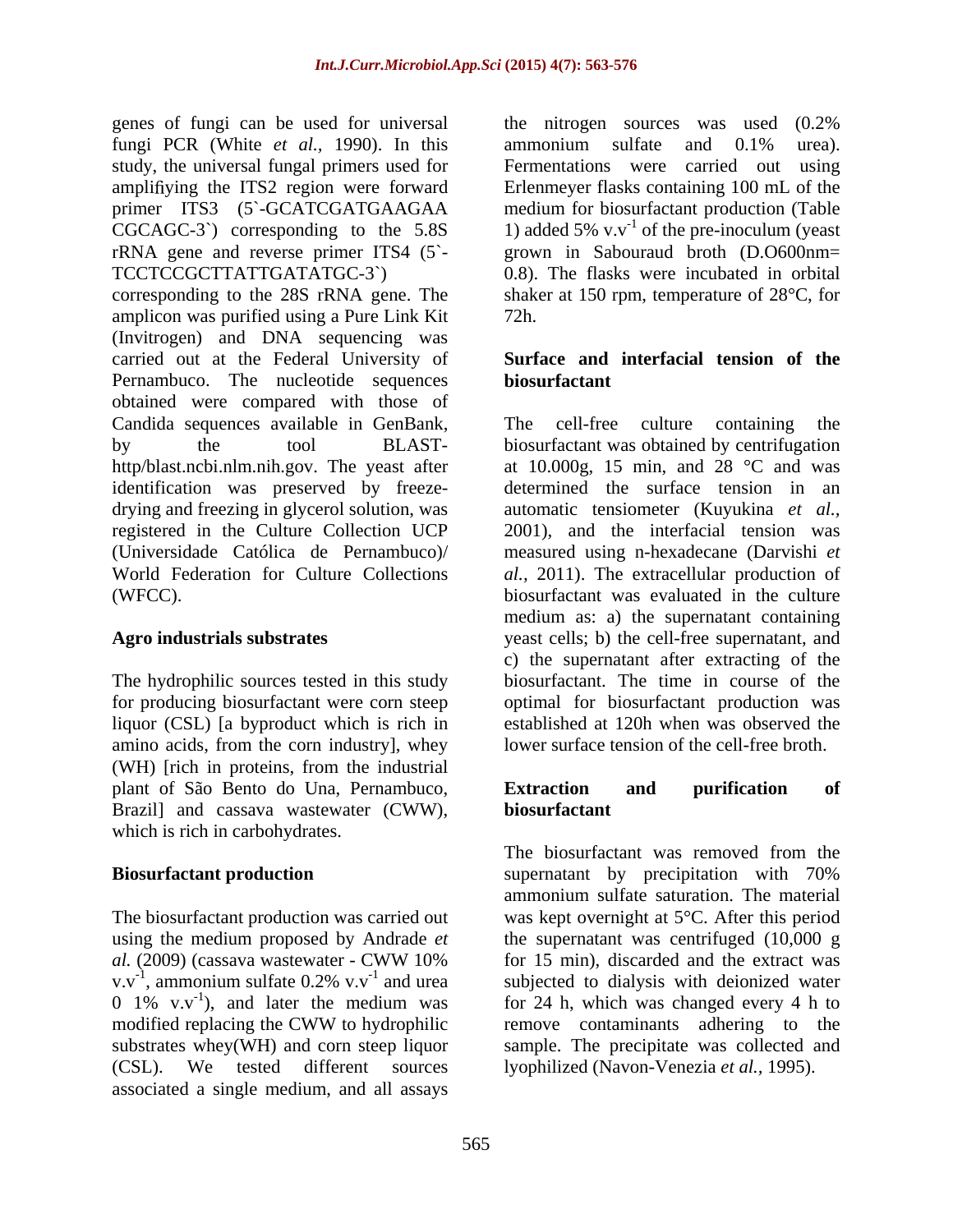## **stability** region  $4000-400 \text{ cm}^{-1}$ .

The biosurfactant was evaluated for its **Identifying fatty acids in the hydrophobic** potential as an emulsifier using engine oil, burnt engine oil, diesel oil, soybean oil, corn and Goldenberg, 1987). The negative biosurfactant in distilled water up to a methane at 14% and 3 ml of benzene and tension after adding different NaCl column HP – 20M (25m x 032 mm x 0.3)

carbohydrates were determined according different proportions (1:1 and 1:2  $v/v$ ). The methyl esters. organic extracts were then evaporated under vacuum and the lipid content determined by gravimetric estimation following the methodology of Manocha *et al.* (1980). The The effect of concentrations of independent chemical composition of biosurfactant was factors of whey (WH) and corn steep liquor confirmed by analysis using an infrared (CSL) were analyzed on the dependence of spectrometer with Fourier transform (FT-IR) surface tension using central composite

**Emulsifying property, CMC, charge and** the results are expressed in  $cm^{-1}$  in the  $-1$  in the in the region 4000–400 cm<sup>-1</sup>. region 4000–400  $cm^{-1}$ .

## **portion of biosurfactant**

oil, canola oil and n-hexadecane (Cooper The fatty acids present in the hydrophobic control was emulsified using distilled water. <br>after they were converted into methyl esters The Critical Micelle Concentration (CMC) following a modification of the method of of biosurfactant required to maintain surface Durham and Kloos (1987) and they were activity was also investigated. The CMC identified by gas chromatography. The was automatically determined by measuring biosurfactant (10mg) was transferred to the surface tensions of the purified tubescontaining 3 mL of boron trifluoride constant value of surface tension have been incubated at 60°C over-night. Distilled reached. The charge present in the water (4mL) was added to the sample and biosurfactant hydrophilic portion was shaken in vortex (5 min), centrifuged evaluated by the double diffusion technique (5.000g for 10 min. at 5ºC). The benzene at low viscosity (1% agar solution) was removed after centrifugation by (Meylheuc *et al.,* 2001) and confirmed by nitrogen. The methyl esters of fatty acids zeta potential analysis. The stability of the were resuspended in n-hexane and analyzed biosurfactant was measured by surface by gas chromatography using a capillary concentrations (2, 4, 6, 8, 10 and 12%), at mM). Helium was the carrier gas with split different temperatures (0, 5, 70, 100 and less injection. An initial temperature of 40°C 120°C), and pH (2, 4, 6, 8, 10 and 12). column was maintained for 1 min, increased **Chemical composition of the** 220°C at 1.7°C per min. The temperature **biosurfactant detector** was maintained at 220°C and the The total proteins of purified biosurfactant nitrogen. The injected sample volume was 1 were determined using the kit from Labtest  $\mu$ L in split mode 1 to 20. The pattern is used Diagnóstica S.A., Brazil. The total to identify the FAME Mix C4- C24 Dubois *et al.* (1956). The lipids were were identified by comparing their retention extracted with chloroform: methanol in times with those of standard fatty acid portion of the biosurfactant were identified methane at 14% and 3 ml of benzene and column HP  $-$  20M (25m x 032 mm x 0.3 to 150°C at 5°C per min, then increased to injector at 200°C. The carrier gas used was SUPELCO (code 18919). The fatty acids methyl esters.

### **Experimental designs**

recorded on a Bruker IFS 66 instrument and designs (CCD) with 4 factorial points, 4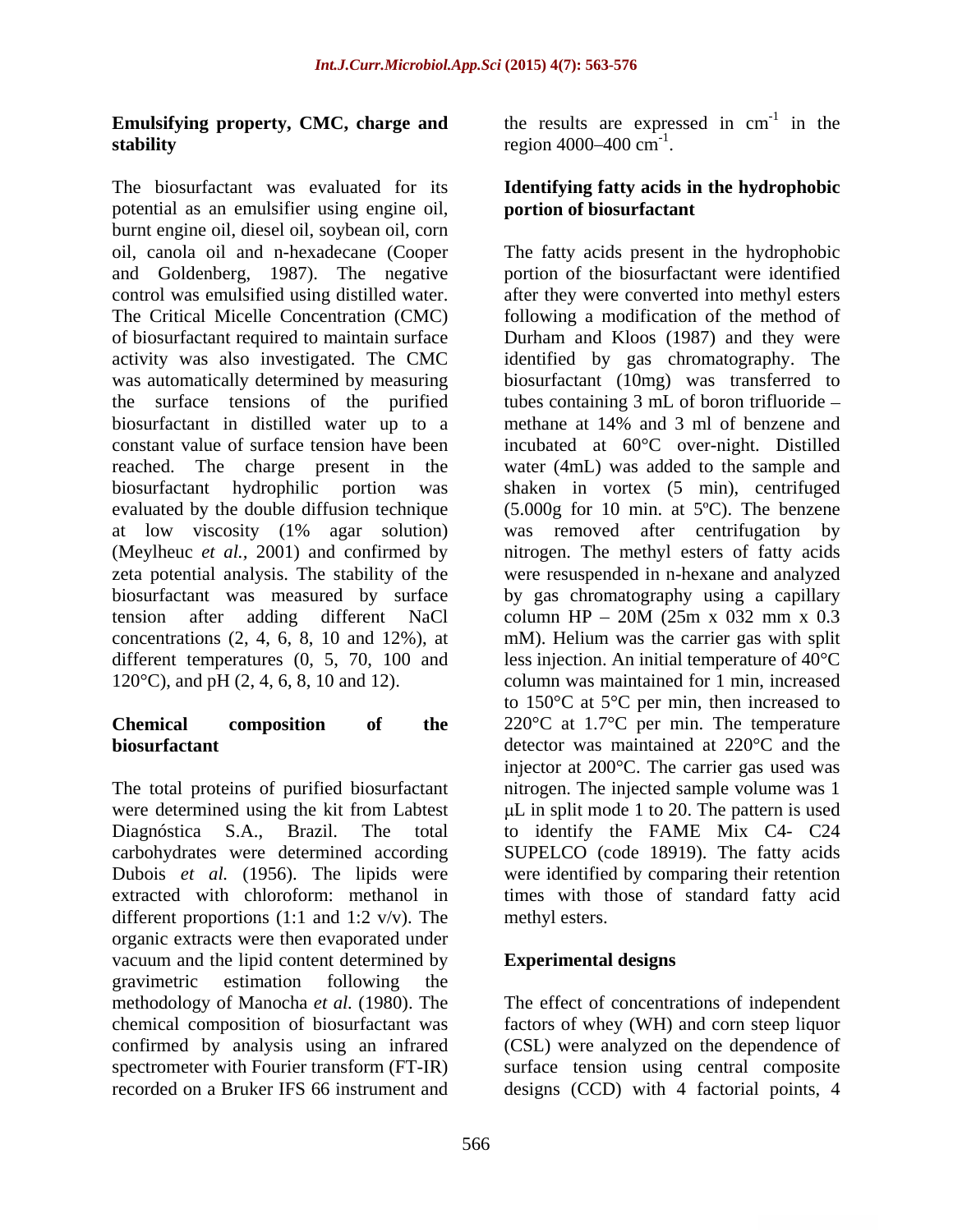axial points and 4 central points. Three biosurfactant present in cell-free metabolic factorial designs (CCD) were performed to liquid for 48 h, 150rpm at 28°C in line with determine the optimal concentrations for biosurfactant production. The levels of experimental design  $2^2$  were coded as  $-1$ ,  $+1$  Results and Discussion and 0 (zero is considered the midpoint) and the axial points (1.41 and -1.41) were **Identification of the yeast isolated from** calculated using the following equation:

$$
\frac{X_{i=}\,x_i\text{-}x_0}{\Delta x_i}
$$

Where, Xi is the coded value of the independent variable, xi is the actual value of the independent variable, x0 is the actual value of the independent variable on the center point and  $\Delta x$  is the step change value (Luna *et al.,* 2011). The optimized conditions were adjusted to a second order polynomial equation based on variance<br>analysis (ANOVA).

## **and dispersion of petroderivatives**

The ability of the biosurfactant to disperse burnt engine burning was tested following the method of Morikawa *et al.* (2000). Deionized water (30mL) was poured onto Petri dishes and subsequently 0.5 mL of engine oil was added. At the center of the Petri dish containing water and oil, 1 mL of cell-free metabolic liquid containing the biosurfactant was added. The controls were made with distilled water. The halo formation characterized by a clear zone indicates its ability to disperse hydrophobic<br>that the isolate had 95% identity for compounds. The experiments were *Candida glabrata* after amplification using performed in triplicate. The percentage of the dispersion was calculated from the by diameter of the Petri dish on the basis of the mean diameter of the clear zones. The analysis of the potential for removing biosurfactant was performed with burnt engine oil which was impregnated in sandy soil (from beach of Boa Viagem, Recife- PE). The treatment was performed with

the method of Nitschke and Pastore (2002).

### were coded as  $-1$ ,  $+1$  **Results and Discussion Results and Discussion**

# **semi-arid soil**

 $X_{i=X_i-X_0}$  The yeast isolated from soils of the semianalysis (ANOVA).<br>species can be identified by microbiological, **Application** of **biosurfactant to removal biochemical** and **molecular** methods. arid was identified using morphological and biochemical profiles. The absence of pseudo hyphae in the cellular structure of the isolate was noted on cultivation in corn meal agar, only blastoconidia being seen. The yeast assimilates as a source of growth and energy only glucose in low oxygen tensions proven by changes in the pH and gas formation of the medium. Sucrose, maltose, lactose and rhamnose were not assimilated. *Candida* biochemical and molecular According to Piens *et al.* (2003), the biochemical identification of *Candida glabrata* is determined by the ability of this yeast to assimilate only glucose and trehalose as sugar, which differentiates it from other species. Among the *Candida* species, this is the one that has no pseudofilaments in its structure (Fidel *et al.,* 1999).

> Molecular methods have often been used to confirm the identity of micro-organisms (Bouchara *et al.,* 1996). In this context, the confirmation of a genus and species of yeast was given by molecular analysis indicating that the isolate had 95% identity for universal fungal primers ITS3 and ITS4 yielding PCR products of 400-bp to *C. glabrata* amplicon (Figure 1). The results of molecular identification obtained in this study were similar to those reported by Chen *et al.* (2000), using a PCR product with primers ITS3/ITS4 corresponding to 99% of the identity of *Candida glabrata* after amplification of 413 bp segments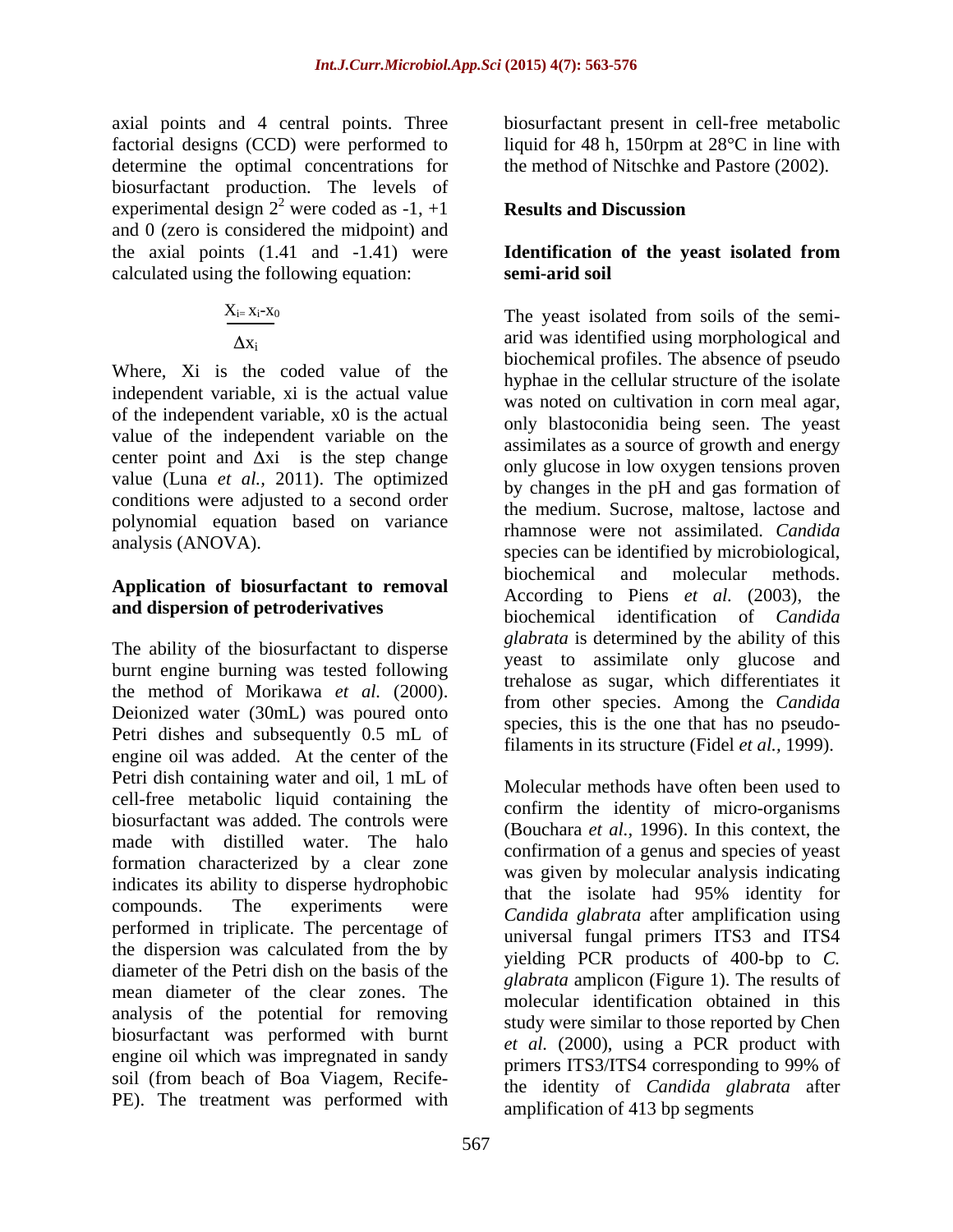Hydrophilic substrates and their *bombicola* (Interface tension of 1.8mN/m) combination were previously tested for biosurfactant production (Table 1). The whey-WH (10%) and corn steep liquor-CSL (5%) supplemented with nitrogen sources  $36.97 \text{mN/m}$  in the medium containing (0.2% ammonium sulfate and 0.1% urea) intermediate levels of WH 30% v.v<sup>-1</sup> and the resulted in the minimum surface tension maximum level of CSL 3.41%  $v.v^{-1}$ . In this obtained, a measurement in the cell-free

production of biosurfactant (whey  $10\%$  v.v<sup>-1</sup> standardized for a 95% confidence level as a carbon source and corn steep liquor 5%  $v.v^{-1}$  as a carbon source nitrogen) was used to reach the optimal concentrations studied in the three experimental designs (Table 2).

In the first experimental design, there was no significant reduction of the surface second experimental design, the surface mN/m at the central point of the experimental design containing intermediate levels of WH 20%  $v.v^{-1}$  and CSL 3%  $v.v^{-1}$ . measured by the minimum value of surface *Candida albicans* (surface tension of significant. However, whey and corn steep

**Selection of the production medium** similar capacity when compared with the 32mN/m) (Cameotra *et al.,* 2010) and has a similar capacity when compared with the sophorolipid biosurfactant of *Torulopsis*  (Christofi and Ivshina, 2002).

medium consisting of the combination of In the third experimental design, the  $(0.2\%$  ammonium sulfate and 0.1% urea) intermediate levels of WH 30% v.v<sup>-1</sup> and the metabolic liquid which showed a reduction investigated at higher concentrations (22.95 from 72 (distilled water) to 35.66 mN/m.  $\qquad \qquad$  - 37.05% v.v<sup>-1</sup>), while the CSL had the **Optimization of the production medium**  $\qquad$  (Table 3). minimum surface tension obtained was 36.97mN/m in the medium containing intermediate levels of WH 30%  $v.v^{-1}$  and the  $-1$  and the and the maximum level of CSL 3.41%  $v.v^{-1}$ . In this  $-1$  In this . In this design, the WH concentration was ), while the CSL had the minimum concentrations  $(0.41 - 3.41\% \text{ v.v}^{-1})$  (Table 3). ) (Table 3).

The medium described that induced the According to the Pareto Chart the effects production of biosurfactant (whey  $10\%$  v.v<sup>-1</sup> standardized for a 95% confidence level <sup>-1</sup> as a carbon source\nitrogen) was used the tested concentrations of whey  $[7-12\%$ tension in any of the concentrations tested. (Figure 2A). In the second experimental The minimum surface tension obtained was design, where the whey concentration (12 38.44 mN/m in the medium containing the  $27\%$  of v.v<sup>-1</sup>) was increased and the minimum level of the CSL 4%  $v.v^{-1}$  and the concentration of the corn steep liquor (1–4%) maximum level of the WH 12% v.v<sup>-1</sup>. In the v.v<sup>-1</sup> was reduced, the Pareto Chart shows 1. In the  $v.v^{-1}$ ) was reduced, the Pareto Chart shows tension decreased for values around 28 (Q) and linear (L) functions were above the <sup>-1</sup> and CSL 3% v.v<sup>-1.</sup> analyzed. However, the association between According to Pacwa-Płociniczak *et al.* the factors in intermediate concentrations (2011), the effectiveness of the surfactant is (whey 20% v.v<sup>-1</sup> and corn steep liquor 3%) tension to values below 30 mN/m and which influenced the reduction of surface interfacial tension values below 1 mN/m. tension, this being the most relevant factor The biosurfactant produced in this second for maximum biosurfactant production experimental design, in medium containing (Figure 2B). The analysis of the Pareto intermediate levels of WH 20%  $v.v^{-1}$  and Chart in the third experimental design CSL  $3\%$  v.v<sup>-1</sup> was shown to be more showed that whey and corn steep liquor in efficient than the biosurfactant produced by the quadratic function (Q) were statistically standardized for a 95% confidence level represented by p value, demonstrates that for  $(v.v^{-1})$ ] and corn steep liquor [3–6.4% (v.v] )] and corn steep liquor  $[3-6.4\%$  (v.v **-** Construction of the construction <sup>1</sup>)] in the first experimental design, none of the independent variables had an impact, as their association did not significantly influence the reduction in the surface tension that all the factors evaluated in the quadratic values, as their associations were statistically representative for all the factors and corn steep liquor 3%  $(v.v^{-1})$  caused a statistically negative effect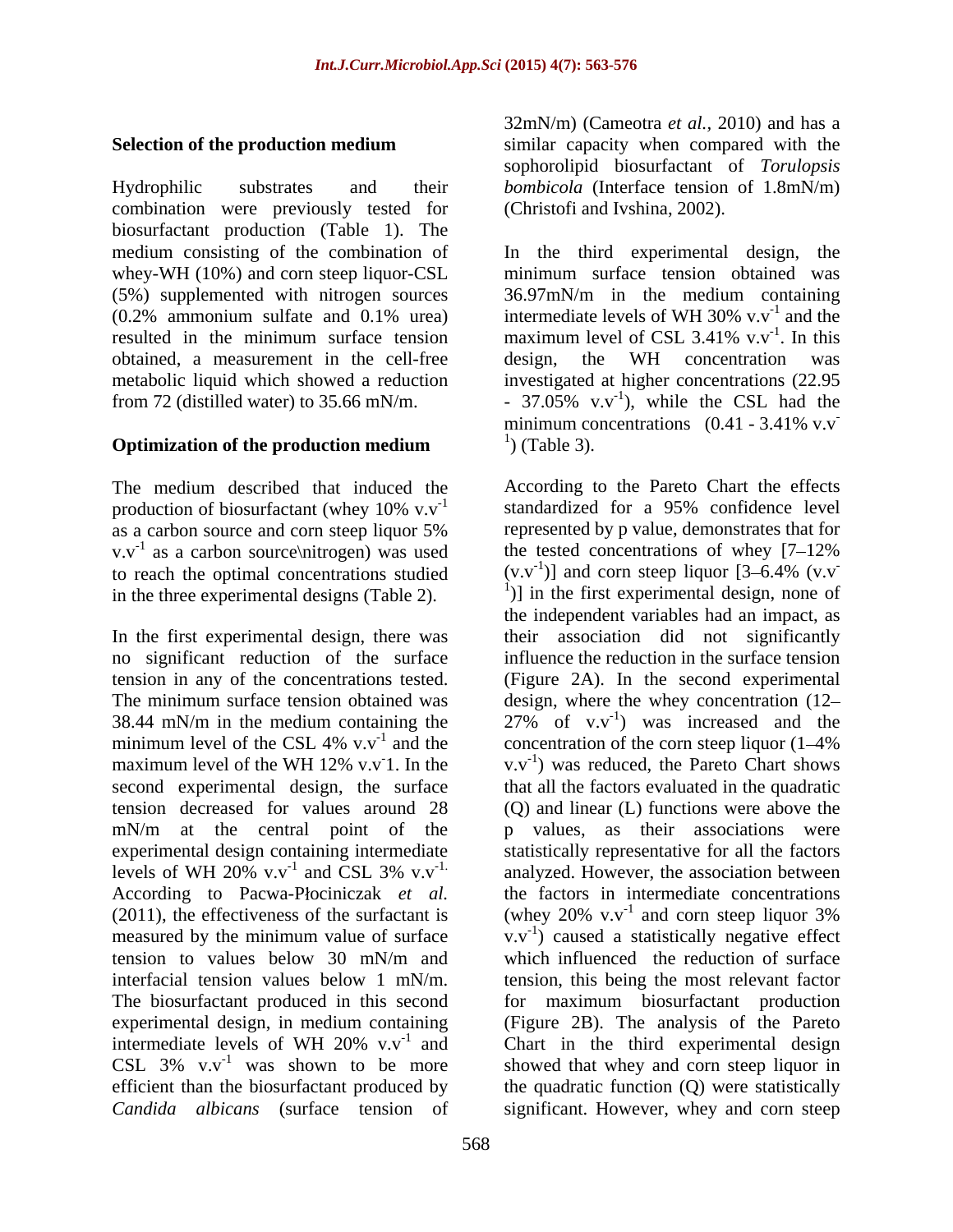the reduction of surface tension (Figure 2C).

In view of the results described above, the biosurfactant activity after being subjected levels tested in the central point of the second experimental design indicate the Nitschke and Pastore (2002), some probable reach of the optimization of the biosurfactants support concentrations of concentration of the medium for the 10% NaCl, while saline solutions of 2-3% production of biosurfactants, given that are sufficient to inactivate conventional other experimental designs tested in this surfactants. The biosurfactant produced in study did not result in lower values when this study by *Candida glabrata* UCP/WFCC

## **optimized medium** those cited in the literature.

The characteristics and properties of The biosurfactant of *C. glabrata* showed a biosurfactant produced in the optimized hydrophilic portion of the molecule with a medium were investigated. The negative charge which indicates that it is an confirmation of the extracellular production was given by the increase of surface tension<br>after the biosurfactant extraction of 50.06 within the range of CMC values reported for after the biosurfactant extraction of 50.06 within the range of CMC values reported for mN/m (before extraction) for 28.53mN/m different types of biosurfactants produced by (after extraction). The value of the surface tension remained approximately the same in the liquid containing cells of *C. glabrata* and in the cell-free metabolic liquid thus confirming that the cell removal is not related to the removal of biosurfactant and The type of biosurfactant depends on the that the production was extracellular. raw material used in the culture medium as a

Studies were conducted to evaluate the *et al.*, 2011). stability of the biosurfactants against conditions due to the possible inactivation of Chemically, the biosurfactant produced in its properties The biosurfactant produced by this study consisted of 68% lipids, 25% *C. glabrata* in the optimal medium has the potential to form stable emulsions with Infrared Spectroscopy (FTIR) of the canola oil (81.25%), burnt engine oil spectrum of the biosurfactant exhibited an  $(80.27%)$ . soybean oil  $(78.02%)$ , corn oil absorption peak at  $1100 \text{cm}^{-1}$  represented by (75.63%), engine oil (75.00%) and diesel (70.15%). Canola oil and burnt engine oil carbohydrates. The spectrum of FTIR were the hydrophobic substrates that most represents a peak typically associated with propitiated the formation and stabilization of the portion of aliphatic hydrocarbons, the emulsions. However, the least constituent fatty acids and lipids (2850-2960 satisfactory result was obtained with the use  $\text{cm}^{-1}$ ). The spectrum of absorption showed of n-hexadecane. The biosurfactant peaks at 3300cm<sup>-1</sup> corresponding to the N-H

liquor both in linear function (L), as well as maintained stable activity after the addition in their interaction, were not significant for of 2-12% NaCl. However, its efficiency was they reduced the surface tension. 1556 in a medium consisting of whey and **Properties** of the **biosurfactant** in activity in saline concentrations higher than maintained in reducing surface tension only in pH 2-4 and demonstrated variation in the to different temperatures. According to Nitschke and Pastore (2002), 10% NaCl, while saline solutions of 2-3% corn steep liquor was able to maintain its those cited in the literature.

> anionic surfactant. The CMC of the biosurfactant was computed as 1 % which is other *Candida* species.

### **Chemical characterization of the biosurfactant**

carbon source for microorganisms (Makkar *et al.,* 2011).

this study consisted of 68% lipids, 25% carbohydrates. The Fourier Transform represented by a C-O-C stretch which is characteristic of ). The spectrum of absorption showed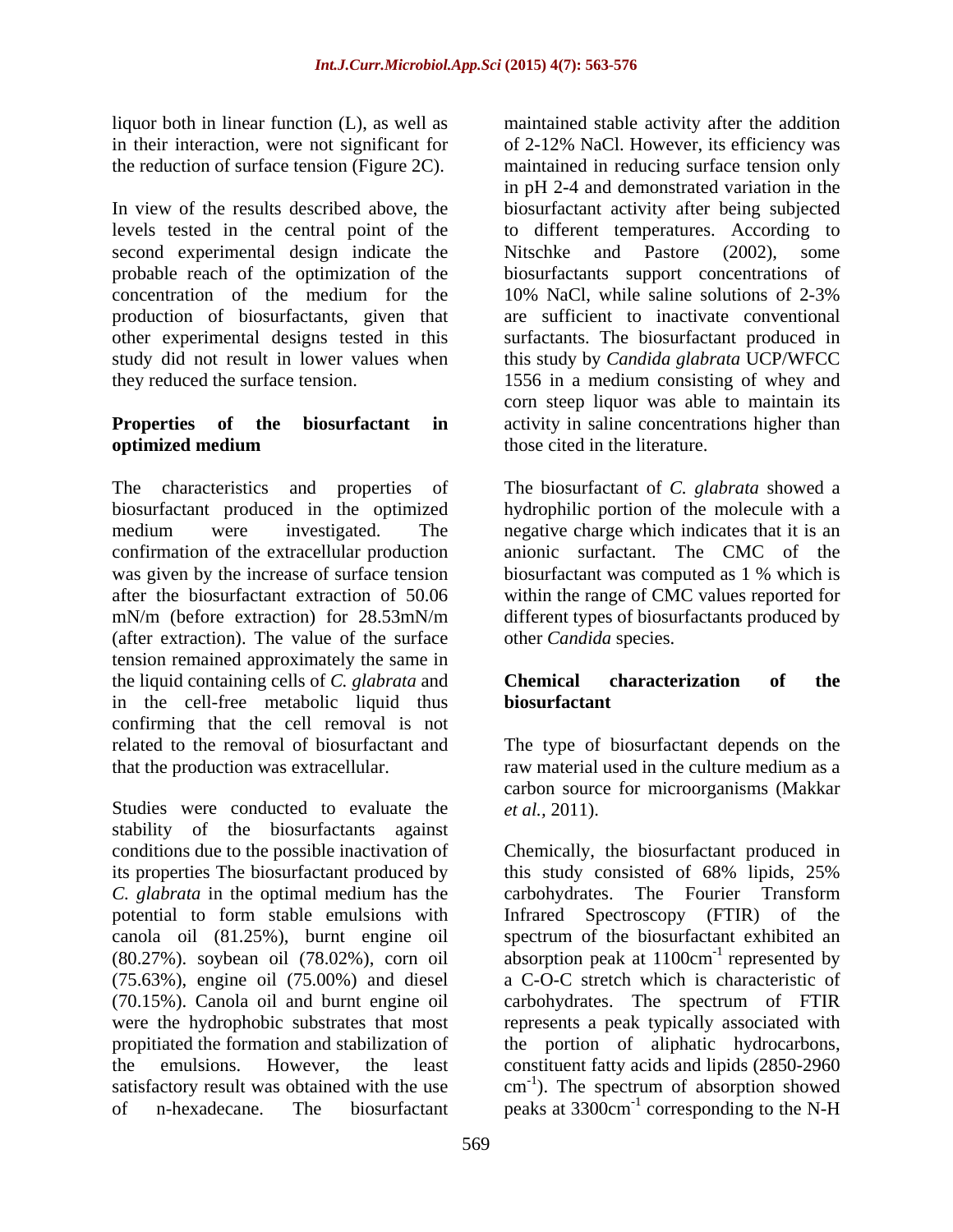stretch and OH associate group that is (Eq. 2) characteristic carbon-containing compounds<br>within an amino group (Naumann, 2000). TS= 102.339 -16.241 X + 3.606  $X^2$  within an amino group (Naumann, 2000). The results obtained identified the  $4.792Y + 0.129Y^2 - 0.235XY$ biosurfactant as a glycolipid. Glycolipid surfactants produced by *Candida* species **Application of the biosurfactant in** reported in the literature have also yielded similar FTIR absorption spectra (White *et al.,* 1990). The purified glycolipid The biosurfactant present in the cell-free biosurfactant tail showed a mainly fatty acid metabolic liquid produced by *C. glabrata* composition: C16:0 (palmitic acid) 22.8%, WFCC 1556 was applied in dispersion tests C18:0 (stearic acid) 25.3%, C18:1 (oleic acid) 26.8%, and C18:2 (linoleic acid) 25.1%, respectively. In this study specific dispensability of burnt engine oil in water fatty acid composition of the tail of evidenced by the formation of large clear glycolipid biosurfactant portion from *C.*  area inside the plate and is effective in *glabrata* UCP/WFCC1556 a similar fatty removing 95.7% of burnt engine oil acid composition, but not identical was impregnated in sand (Figure 3). The observed. biosurfactant obtained has a high potential

Variance analysis (ANOVA) was performed based on the second experimental design to find the effect contribution of the (F-value) and by the p value, thus confirming the significance of the variables as shown in table 4. The observed high F value indicated by the variable corn steep liquor in the quadratic term explained the variation that is given on the estimated mean of the squares with a confidence level of (p with higher F-values, implying that the effects were larger than that error. Some synthetic surfactants. The

The value of the correlation coefficient  $(R^2)$  high potential for application in quadratic model predicted having the surface tension as a response variable and this is represented by Equation 2.

 $(Eq. 2)$ 

 $TS = 102.339 -16.241$   $X + 3.606$   $X^2$  – 2  $4.792Y + 0.129Y^2 - 0.235XY$ 

## **dispersing and removing oil**

**Statistical validation** as an aid to treating environments of oil in water and removing oil in soil. The biosurfactant promoted 80% of for application in bioremediation processes contaminated with hydrophobic pollutants (petroleum and its derivatives).

independent variables by Fisher variation biotechnological an economically feasible < 05). The small p-values were associated interface tension and emulsifier property.  $\frac{2}{2}$  high notation for employees in = 0.94956) showed that only 5.04% of the total variation was not explained by the treating environments contaminated with prediction equation (Equation 2) considering hydrophobic pollutants (petroleum and its that the closer the value of  $\mathbb{R}^2$ , the higher is derivatives). This study confirms the the correlation between the observed and potential of biosurfactant and promising predicted values for the model. The applications to dispersion and removal of This study proposed the development of process that is able to minimize environmental impacts by using renewable sources such as nutrients to stimulate biosurfactant production with a new strain of *Candida glabrata* UCP/WFCC 1556. The biosurfactant has had shown an anionic character, ability for reduce surface and Such characteristics are more efficient than some synthetic surfactants. The biosurfactant obtained was a new one, with high potential for application in bioremediation processes as an aid to hydrophobic compounds.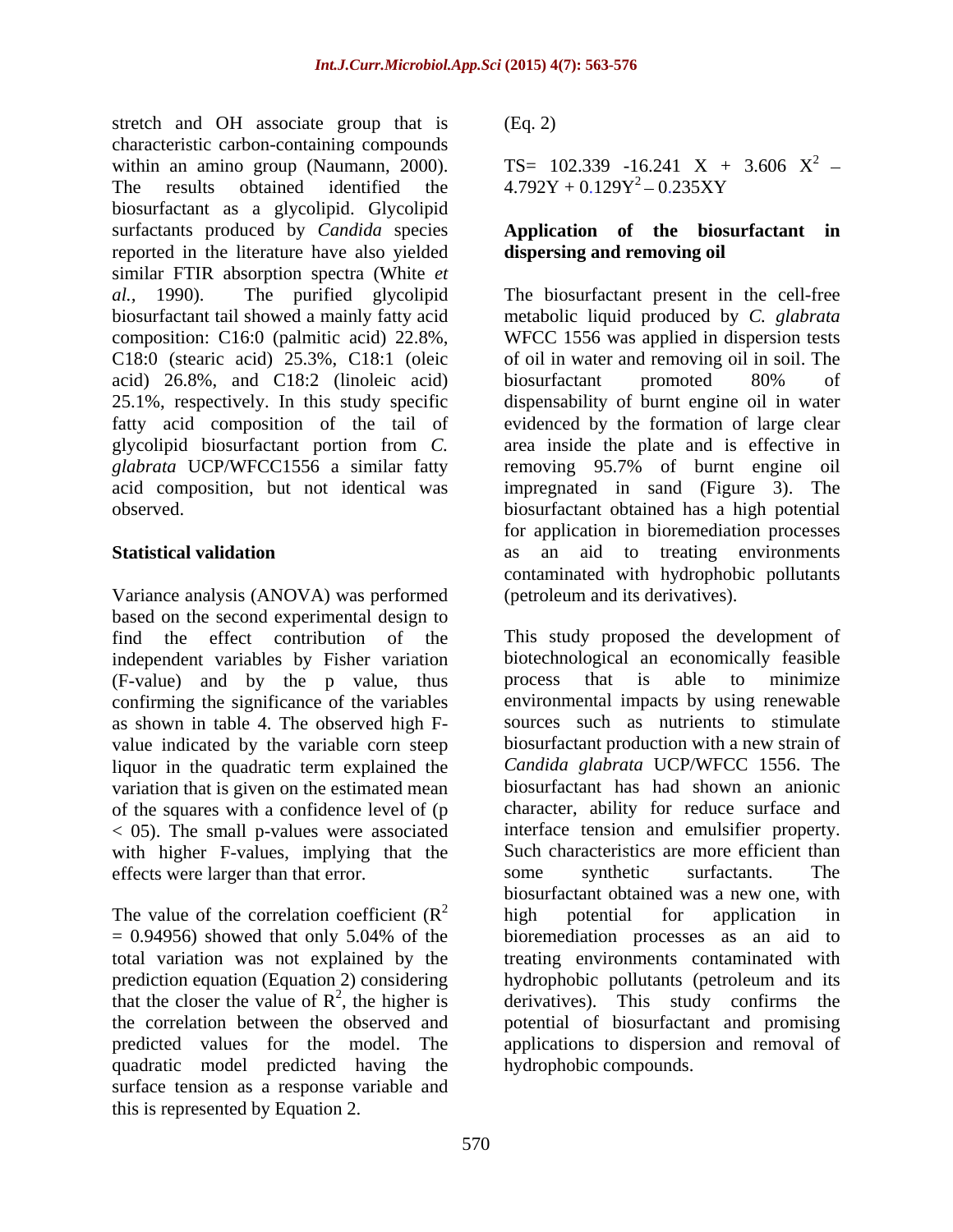**Table.1** Production of biosurfactant by *Candida glabrata* UCP 1556 using hydrophilic renewable-resources by surface tension evaluation

| <b>Hydrophilic substrates</b>                                      | <b>Surface tension (mN/m)</b> |
|--------------------------------------------------------------------|-------------------------------|
| Cassava flour wastewater $_{(10\%)}$ ammonium sulfate              | 42.00                         |
| $(0.2\%)$ +urea $(0.1\%)$                                          |                               |
| Corn steep liquor $_{(10\%)+}$ ammonium sulfate $_{(0.2\%)}$       | 36.03                         |
|                                                                    |                               |
| +urea $(0.1\%)$                                                    |                               |
| Whey $_{(10\%)+}$ ammonium sulfate $_{(0.2\%)}$ +urea $_{(0.1\%)}$ | 39.95                         |
| <b>Association of hydrophilic substrates</b>                       | <b>Surface tension (mN/m)</b> |
| *Cassava flour wastewater $_{(10\%)}$ + Corn steep                 | 38.12                         |
| liquor $(5%)$                                                      |                               |
|                                                                    | 35.66                         |
| *Whey <sub>(10%)</sub> + Corn steep liquor <sub>(5%)</sub>         |                               |
|                                                                    | 41.51                         |
| *Corn steep liquor $_{(10\%)}$ + Sucrose <sub>(5%)</sub>           |                               |
|                                                                    | 39.27                         |
| *Cassava flour wastewater <sub>(10%)</sub> + Whey (5%)             |                               |

\* Adedd 0.2% ammonium sulfate and 0.1% urea (Andrade *et al.,* 2009)

**Table.2** Levels of the three  $2<sup>2</sup>$  experimental design to determination of optimal concentrations on biosurfactant production

|                                   | <b>First Design CCD</b> |     |                          |    |       |
|-----------------------------------|-------------------------|-----|--------------------------|----|-------|
|                                   |                         |     | Level                    |    |       |
| <b>Factors</b>                    | $-1.41$                 |     |                          |    | 1.41  |
| Whey % $(v.v^{-1})$               | 7.18                    |     |                          | 12 | 12.82 |
| Corn steep liquor- % $(v.v^{-1})$ | 3.59                    |     |                          |    | 6.41  |
|                                   |                         |     | <b>Second Design CCD</b> |    |       |
|                                   |                         |     | Level                    |    |       |
| <b>Factors</b>                    | $-1.41$                 |     |                          |    | 1.41  |
| Whey % $(v.v^{-1})$               | 12.95                   |     |                          |    | 27.05 |
| Corn steep liquor- % $(v.v^{-1})$ | 1.59                    |     |                          |    | 4.41  |
|                                   |                         |     | <b>Third Design CDC</b>  |    |       |
|                                   |                         |     | Level                    |    |       |
| Factors                           |                         |     |                          |    | 1.41  |
|                                   |                         |     |                          |    |       |
|                                   |                         |     |                          |    |       |
| Whey % $(v.v^{-1})$               | 22.                     | -25 | 30                       | 35 | 37.05 |
|                                   | $\Omega$                |     |                          |    |       |
| Corn steep liquor % $(v.v^{-1})$  | 0.4                     |     |                          |    | 3.41  |
|                                   |                         |     |                          |    |       |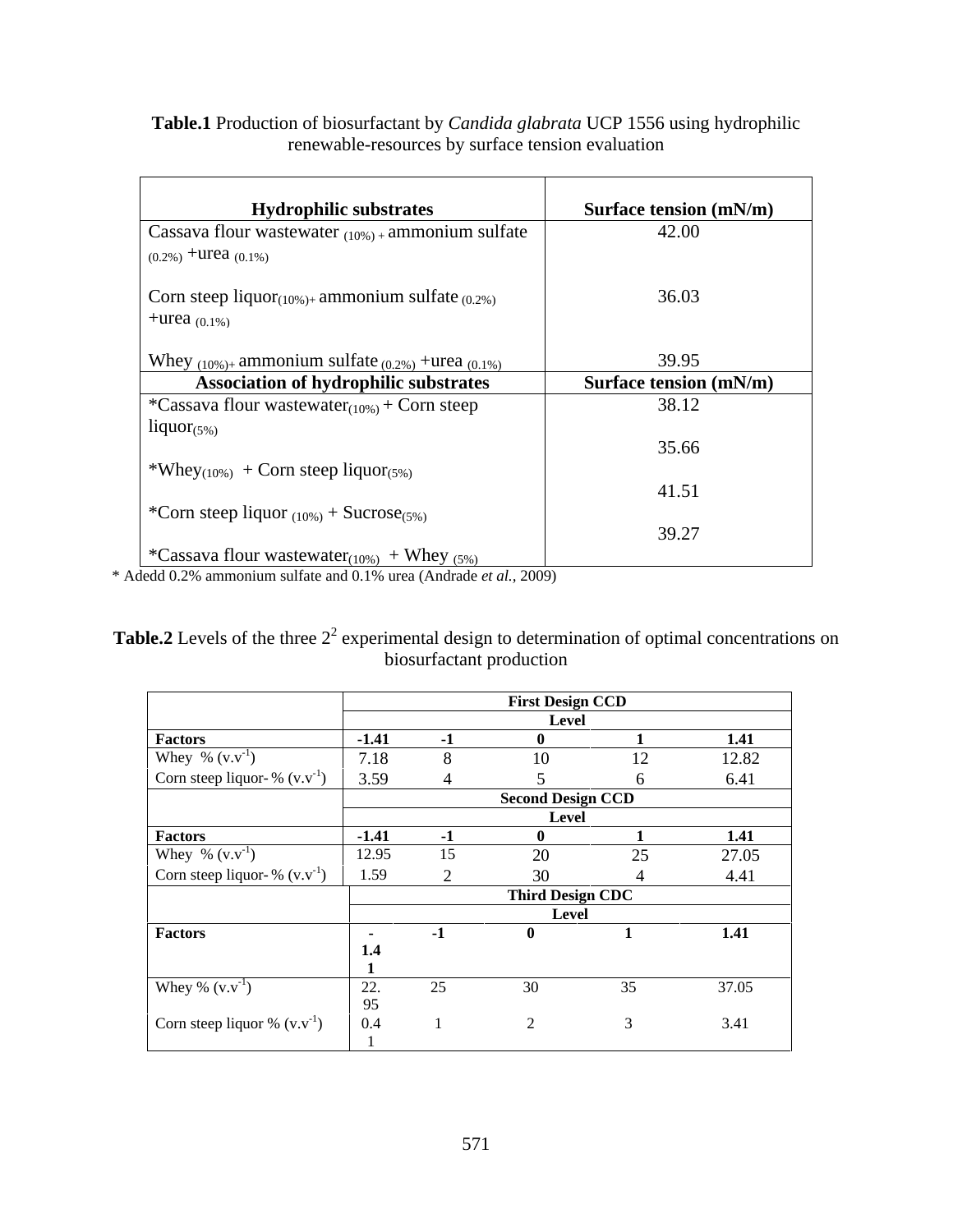|                            | Surface tension (mN/m) |           |              |
|----------------------------|------------------------|-----------|--------------|
|                            |                        | Level     |              |
|                            | First                  | Second    | <b>Third</b> |
| <b>Assay</b>               | Factorial              | Factorial | Factorial    |
|                            | 40.99                  | 36.87     | 37.52        |
| $\gamma$<br>$\overline{L}$ | 41.70                  | 39.15     | 38.49        |
| $\mathcal{R}$              | 38.44                  | 33.76     | 37.62        |
| 4                          | 45.63                  | 31.33     | 40.00        |
|                            | 43.22                  | 32.44     | 36.97        |
| 6                          | 38.91                  | 36.45     | 39.03        |
|                            | 41.81                  | 34.97     | 45.68        |
| $8\,$                      | 37.66                  | 32.43     | 40.04        |
| $\mathbf{Q}$               | 40.02                  | 28.63     | 39.03        |
| 10                         | 43.90                  | 28.53     | 39.90        |
| 11                         | 40.34                  | 28.63     | 40.04        |
| 12                         | 40.58                  | 28.63     | 40.30        |

**Table.3** Optimize of the biosurfactant production medium using three factorial designs  $2^2$  evaluated by response variable surface tension

**Table.4** Analysis of variance (ANOVA) for the surface tension

| <b>Response</b><br>variable | <b>Effects</b><br><i>(independents)</i><br>variables) | Squares<br>mean | <b>F-Values</b> | Confidence<br>level (p) |
|-----------------------------|-------------------------------------------------------|-----------------|-----------------|-------------------------|
|                             | Corn steep liquor $(T.L)$                             | 3.77124         | 187.003         | 0.000846                |
|                             | Corn steep liquor $(T.Q)$                             | 83.23225        | 4127.219        | 0.000008,               |
|                             | Whey $(T.L)$                                          | 21.10795        | 1046.675        | 0.000065                |
| <b>Surface</b>              | Whey $(T.Q)$                                          | 66.92569        | 3318.629        | 0.000012                |
| <b>Tension</b>              | Assoc. Corn steep                                     | 5.54603         | 275.010         | 0.000477                |
| (mN/m)                      | liquor $(T.L)$ and                                    | 5.64086         | 279.712         | 0.000361                |
|                             | $W$ hey $_{\rm (T.L)}$                                | 0.02017         |                 |                         |
|                             | Adjustment error                                      |                 |                 |                         |
|                             | Pure error                                            |                 |                 |                         |

\* TL and TQ (linear and quadratic term respectively);

\* Assoc. corn steep liquor <sub>(TL)</sub>/Whey <sub>(TL)</sub> - Association corn steep liquor, and whey linear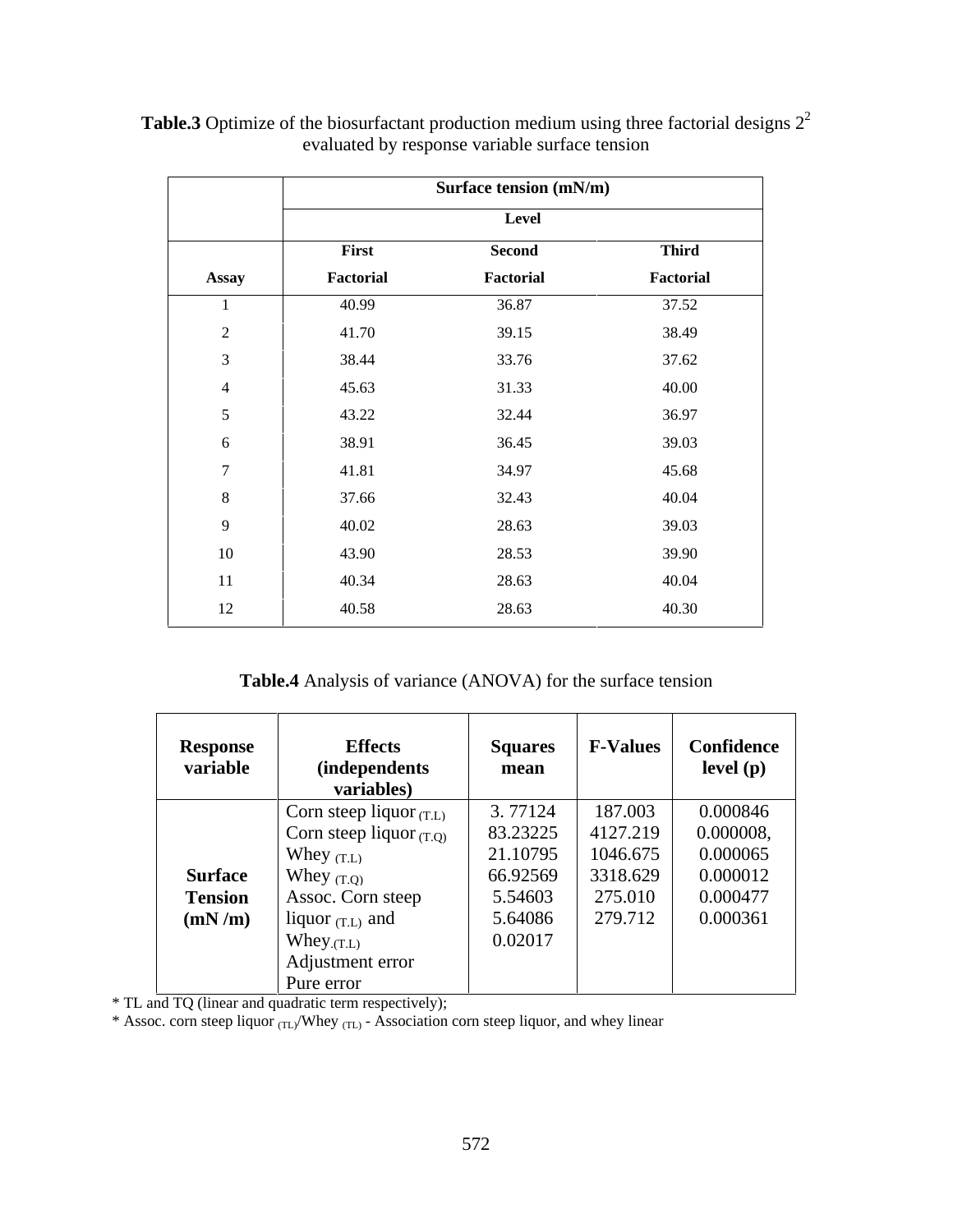**Figure.1** Electrophoresis in agarose gel (0.8%) showing the amplification product with specific universal "primers" of the ITS2 region and macroscopic and morphological identification. (M) Molecular weight marker of 100bp; (1) *Candida glabrata* amplicon before purification; (2) *Candida glabrata* amplicon after purification; (3) macroscopic identification and (4) morphological identification



**Figure.2** Pareto Chart of the three factor central composite design to evaluate of the effect of the concentrations of whey (WH) and corn steep liquor (CSL) on surface tension. (A) first experimental design, (B) second experimental design and (C) third experimental design

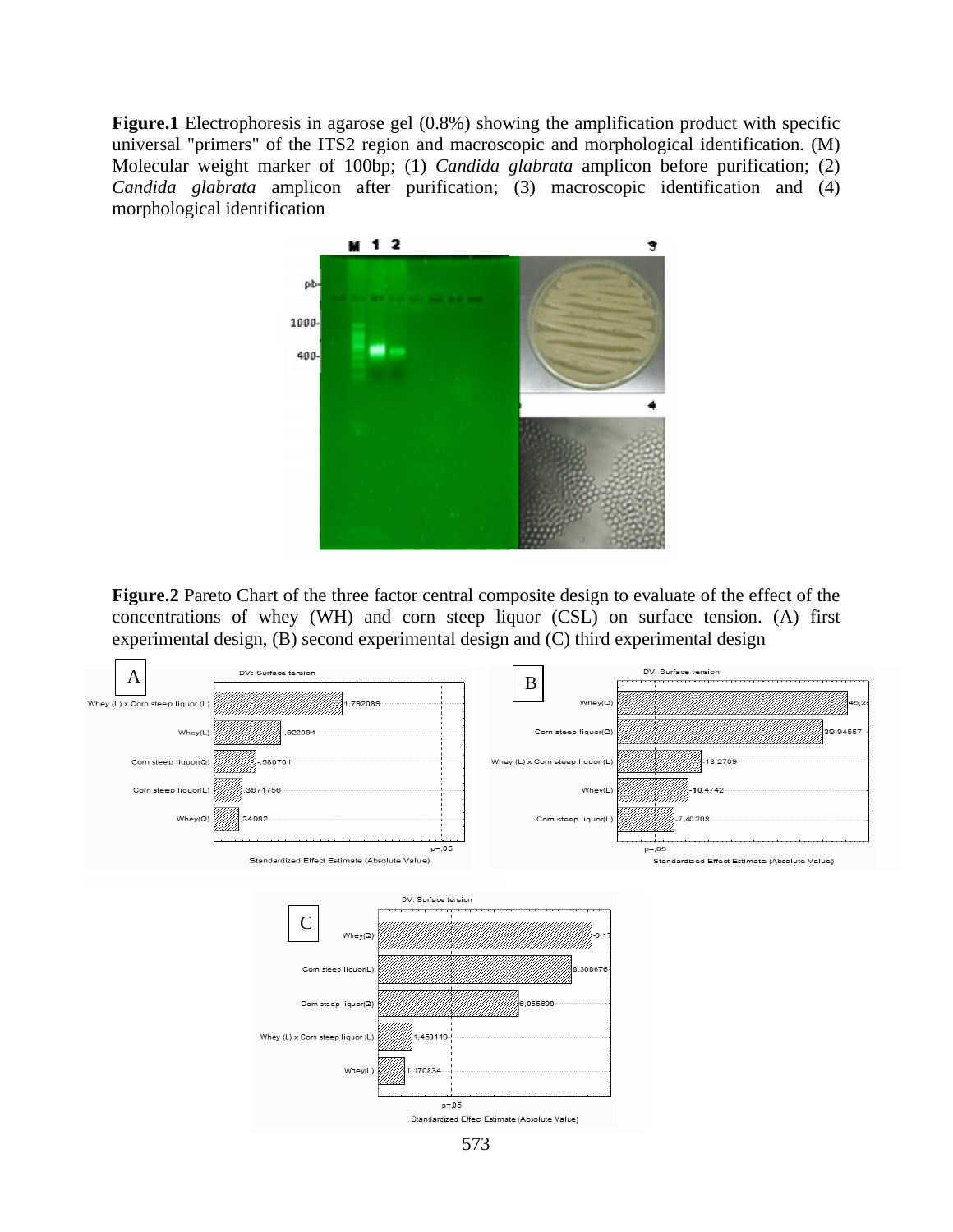**Figure.3** Application of the biosurfactant produced by *Candida glabrata* WFCC 1556 in the dispersion and removal of engine burning oil: (A) Dispersion control [water in oil]; (B) Dispersion of engine burning oil in water by biosurfactant; (C) Removal control [soil impregnated with engine burning oil and water] and (D) Removal of the engine burning oil in soil by biosurfactant



This work was financially supported by the Fundação de Amparo à Ciência e Tecnologia do Estado de Pernambuco (FACEPE), Conselho Nacional de Albuquerque, C.D., Sarubbo, L.A., Desenvolvimento Científico e Tecnológico (CNPq), and Corn Products (Cabo de Santo Agostinho-PE,Brazil) kindly provided the substrate of corn steep liquor. We are also substrate. Curr. Res. Topics Appl. grateful to the Nucleus of Research in *Microbiol. Microb. Biotechnol.*, 1: Environmental Sciences and Biotechnology (NPCIAMB), Catholic University of Bhosale, H.J., Kadam, T.A., Phulari, S. Pernambuco (Recife-PE, Brazil) for the use of its laboratories. The activity and radical scavenging **EXECT MONUMERY AND MONUMERY CONSUGNATES (SOME AND ANOTEST SURFACT AND ANOTEST AND A CHONGLA OF THE CHONGLA ASSACT AND A CHONGLA CHONGLA CHONGLA (R.F.S., Luna, J.M., Rufino, R.D., Jongela do Estado de Pernanbuco Andrade, R** 

**Acknowledgments Acknowledgments Acknowledgments Acknowledgments Acknowledgments Acknowledgments Acknowledgments Acknowledgments Acknowledgments Acknowledgements Acknowledgements Acknowledgements Ac** using soybean oil and glycerol as low cost substrate. *Braz. J. Microbiol.,* 43: 116–125.

- Andrade, R.F.S., Luna, J.M., Rufino, R.D., Takaki, G.M.C. 2009. Surface active agent produced by *Candida lipolytica* using cassava flour wastewater as substrate. *Curr. Res. Topics Appl. Microbiol. Microb. Biotechnol.,* 1: 701 705
- **References** from *Klebsiella pneumoniae* MSO-32. 2014. Evaluation of antimicrobial activity and radical scavenging potential of lipopeptide biosurfactant *J. Pharm. Res., 8:* 139-143.
- Accorsini, F.R., Mutton, M.J.R., Lemos, Bouchara, R.A., Declerck, P., Cimon, B., F.G.M. Benincasa M. 2012 Planchenaut, C., De Gentile, L., Bouchara, R.A., Declerck, P., Cimon, B.,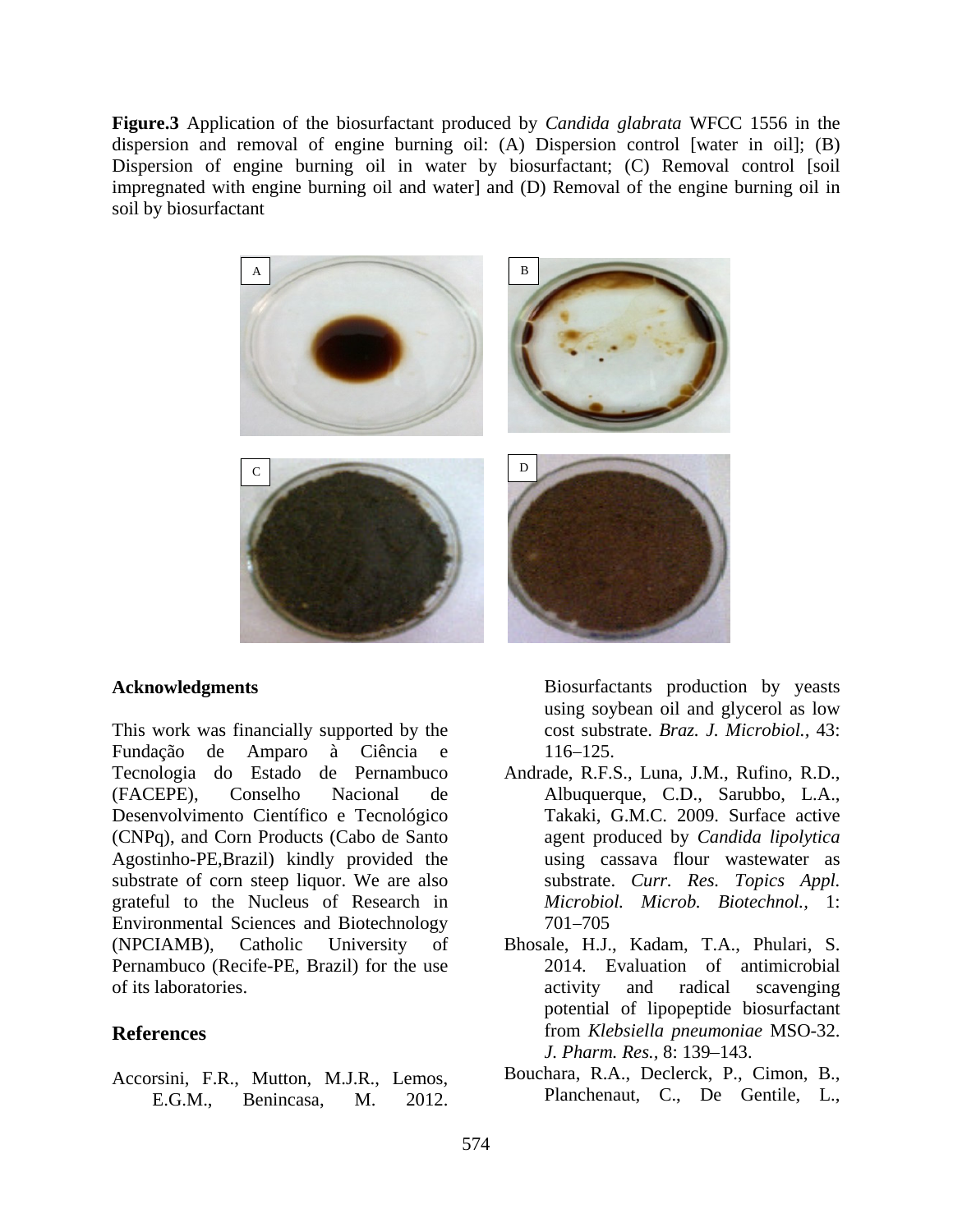fungal populations. *Clin. Microbiol.*

- 
- Chen, Y.C., Eisner, J.D., Kattar, M.M., Rassoulian-Barret, S.L., LaFe, K., rRNA genes. *J. Clin. Microbiol.,* 38:
- Christofi, N., Ivshina, I.B. 2002. Microbial
- Cooper, D.G., Goldenberg, B.G. 1987.
- Darvishi, P., Ayatollahi, S., Dariush, M.,
- 
- fatty acid of *Staphylococcus* specieis of
- Chabasse, D. 1996. Routine use of Fidel, P.L.JR., Vazquez J.A., Sobel J.D. CHROMagar *Candida* medium for presumptive identification of *Candida* epidemiology, pathogenesis and yeast species and detection of mixed clinical disease with comparison to *C. Infectol.* 2: 202–208. 80–96. 1999. *Candida glabrata*: Review of epidemiology, pathogenesis and *albicans*. *Clin. Microbiol. Rev.,* 12: 80–96. In the same state of the same state of the same state of the same state of the same state of the same s
- Cameotra, S.S., Makkar, R.S., Kaur, J., Jamal, P., Wan, M.F., Wan, N., MD Mehta, S.K. 2010. Synthesis of Zahangir, A. 2012. Optimum Medium biosurfactants and their advantages to microorganisms and mankind. *Adv.*  Production by *Klebsiella pneumonia* Exp. Med. Biol., 672: 261–280. WMF02 Utilizing Sludge Palm Oil as a Zahangir, A. 2012. Optimum Medium Components for Biosurfactant Substrate. *Aus. J. Bas. Appl. Sci.,* 6: 100–108
	- Yarfitz, S.L., Limaye, A.P., Cookson, Kastner, M., Breuer-Jammali, M., Mahro, B. B.T. 2000. Identification of medically 1994. Enumeration and important yeasts using PCR based characterization of the soil microflora detection of DNA sequence from hydrocarbon contaminated soil polymorphisms in the internal sites able to mineralize polycyclic transcribed spacer 2 region of the hydrocarbons (PAH). *Appl. Microbiol.* 1994. Enumeration and *Biotechnol.,* 41: 267–273
	- 2302 2310. Kuyukina, M. S., Ivshina, I.B., Philp, J.C., surfactants and their use in field studies M.I. 2001. Recovery of *Rhodococcus* of soil remediation. *J. Appl.* biosurfactants using methyl tertiary- *Microbiol.,* 93: 915 929. butyl ether extraction. *J. Microbiol.* Christofi, N., Dunbar, S.A., Ritchkova, *Methods,* 46: 109–120.
	- Surface active agents from two Lima, R.A., Andrade, R.F.S., Santos, L.Q., *Bacillus* species. *Appl. Environ. Microbiol.,* 53: 224–229. **Biosurfactant production** by Niazi, A. 2011. Biosurfactant broth (*Ananas comosus*) with burned production under extreme sunflower oil and application in environmental conditions by an removal of petrol derivative. *Exacta*, 8: efficient microbial consortium. 201–210. Campos-Takaki, G.M. 2010. Biosurfactant production by *Pseudomonas fluorescens* in pineapple 201–210.
- Colloids Surf. B -2, 84: 292–300 Luna, J.M., Rufino, R.D., Albuquerque, Dubois, M., Gilles, K.A., Hamilton, J.K., C.D.C., Sarubbo, L.A., Campos-Rebers, P.A., Smith, F. 1956. Takaki, G.M. 2011. Economic Colorimetric method for determination of sugars and related substances. *Anal. Chem.,* 29: 350 356. *sphaerica* UCP0995 and Application in Durham D.R., Kloss W.E. 1987. Comparative study of the total cellular Contaminant from Sand. Int. J. Mol. C.D.C., Sarubbo, L.A., Campos- Takaki, G.M. 2011. Economic Optimized Medium for Tensio-Active Agent Production by *Candida*  the Removal of Hydrophobic Contaminant from Sand. *Int. J. Mol. Sci.,* 12: 2463–2476
	- human origin. *Int. J. Syst. Bacteriol.,* Makkar, R.S., Cameotra, S.S., Banat, I.M. 28: 223 228. 2011. Advances in utilization of